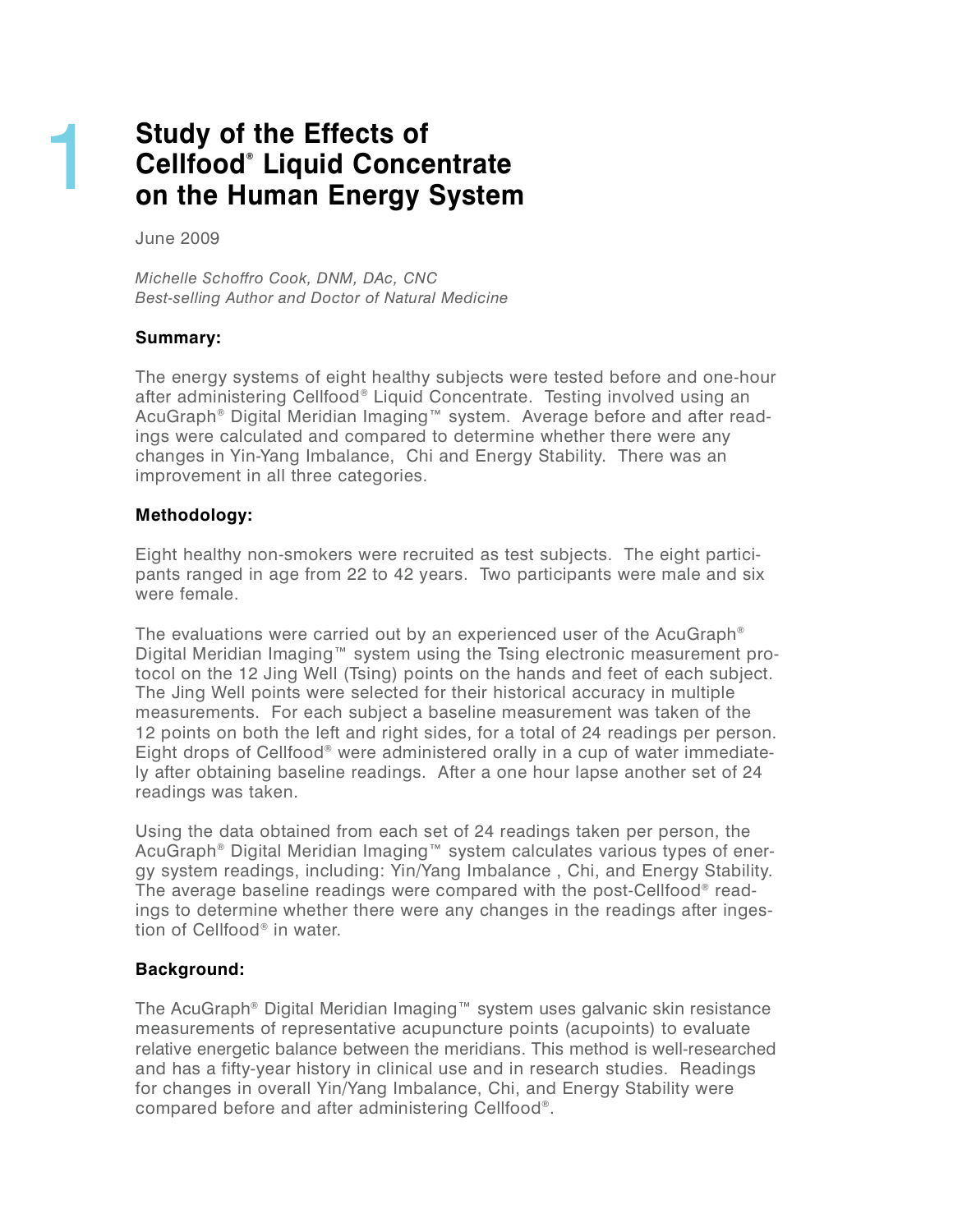### **Y i n / Yang Imbalance**

Yin/Yang Imbalance is measured as a percentage Yin or a percentage Yang, depending on many factors. The ideal Yin-Yang Imbalance reading for a person is zero since that reflects perfect balance. Higher numbers indicate greater imbalance. Baseline readings ranged from 15 percent Yang to 27 percent Yin. The average imbalance was 16.63. One hour after Cellfood® was administered the readings ranged from 8 percent Yang to 26 percent Yin, indicating improved Yin/Yang Imbalance. The average imbalance after administration of Cellfood® was only 9.75 with an average of 41.37 percent improvement.

Average Yin-Yang Imbalance Readings Before and After Administering Cellfood® Liquid Concentrate



### **C h i**

Chi is the life force energy of a person, according to Traditional Chinese Medicine. Zero indicates a low level of Chi and 100 indicates the best possible level of Chi. Baseline Chi readings ranged from 36 to 69 with an average reading of 48.38. After Cellfood was administered the readings ranged from 36 to 98 with an average reading of 54.13. There was an average increase in Chi of 11.89 percent after ingestion of Cellfood®



#### Average Chi Readings Before and One Hour After Administering Cellfood® Liquid Concentrate